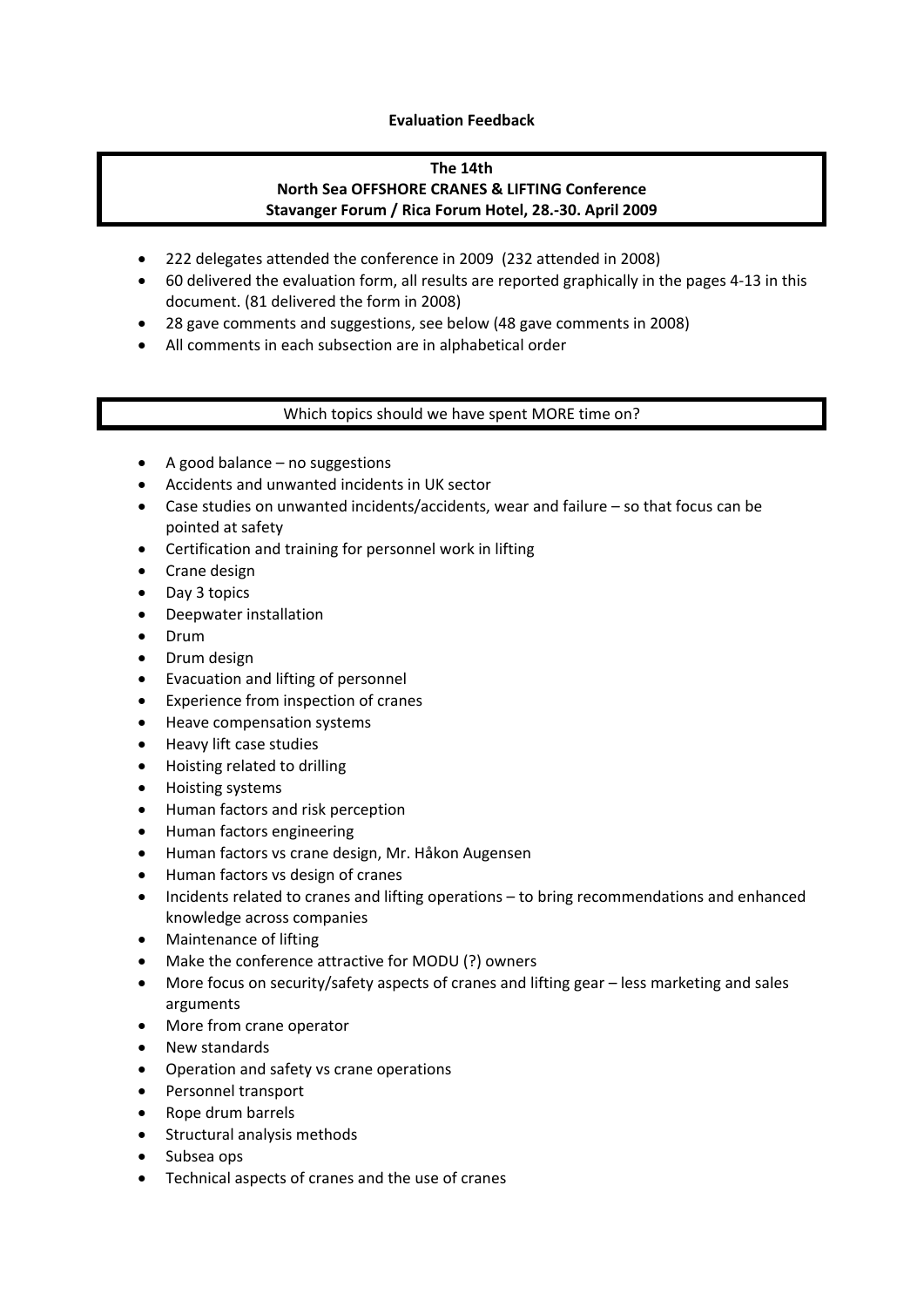- Upgrading of cranes
- What can go wrong in heavy lifting?
- Winches
- Wind energy
- Wire
- Wire rope studies
- Wire ropes
- Wire ropes, like Roland Verreet very good!

## Which topics should we have spent LESS time on?

- Companies (lecturers?) that uses the conference for promoting their products/services
- DNV lecturers
- Drilling simulator does not really meet the focus of the conference, see page 2 of program
- Drilling training
- Drilling, platform
- Less commercial companies
- Liebherr lecture with two locks
- Machinery Directive
- Standards
- **Standards**
- Standards
- Updates on standards

### Recommendations for topics for the next conference?

- All topics on day 3
- Asset life extension
- Brakes used for offshore cranes
- Customer choice vs which crane design he needs
- Deep sea lifting
- Dynamic forces and calculations of these
- Electric motors, different suppliers
- Engineering formulas and development of new calculation methods for critical crane component
- Experience from crane operators, the ideal crane from the crane drivers' point of view
- Fibre rope updates
- Human factors
- Hydraulic sg systems (?) on cranes
- Integrity management and maintenance
- Lifting/crane philosophy
- More information about subsea cranes, the use, updating and repair of such cranes
- More input from the crane operator
- More presentations like the ones from Mr Eriksson and Mr Verreet
- NDE rope inspection technologies
- Norwegian or other rules on how to gain competence for inspection of cranes
- Offshore crane ops (Subsea/ship)
- Problems in the crane world, global
- Programming of cranes, PLC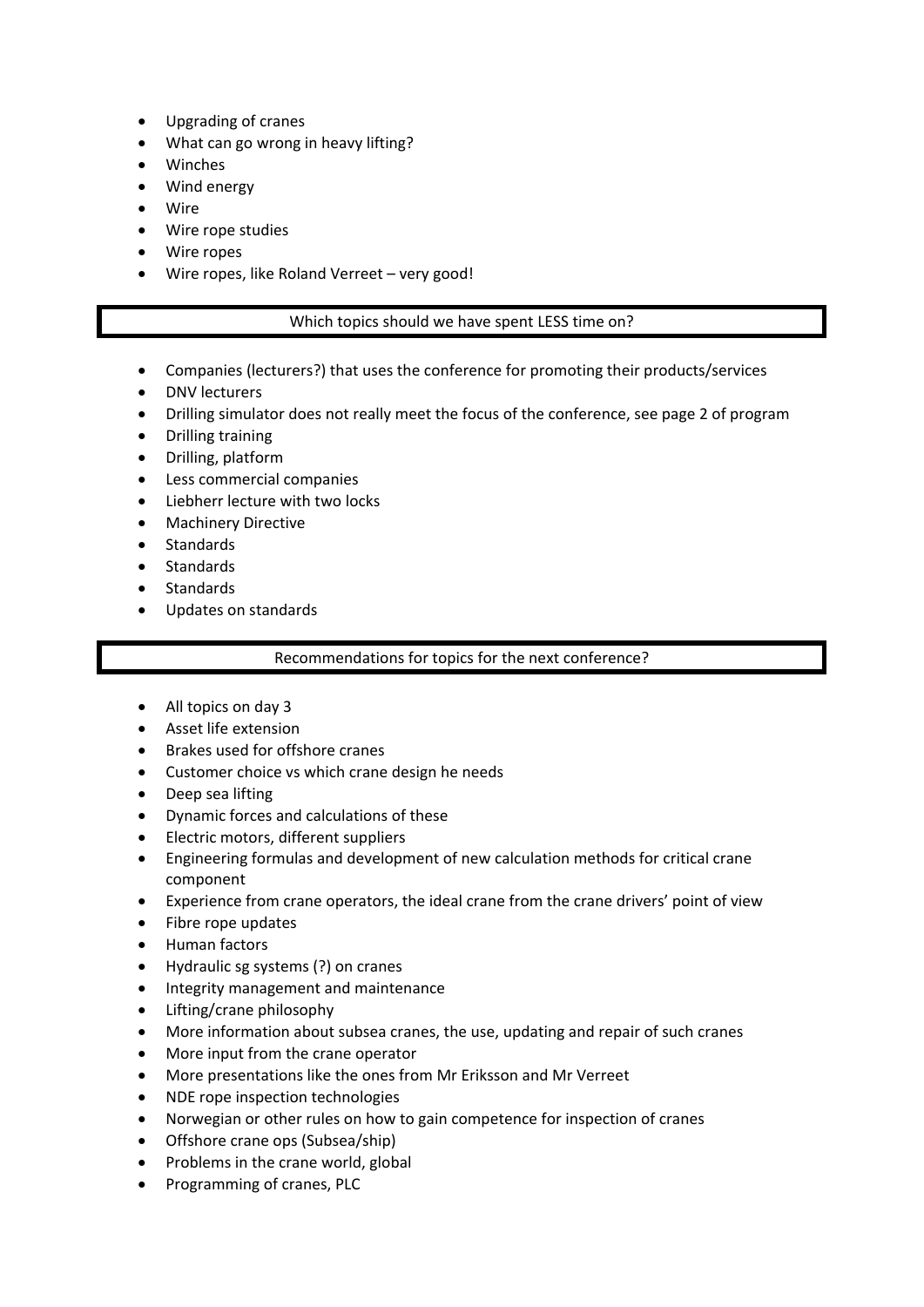- Regulations could be more dynamics standards
- Remote control of cranes from manufacturers' and regulators' view
- Safety topics
- Ship boards cranes for offshore use
- Some more interaction between audience and speakers get discussion going
- Subsea cranes rules/regulations, new designs
- Totally more focus on subsea cranes
- **Training**
- Vessel personnel training
- Winch design updates
- Wind mill installation applicable rules and regulations

### Other comments

- 2 days should be enough
- Another good conference
- Be more restrictive on the speakers' use of time
- Better quality of speakers
- Exhibition was uninspiring
- Installing a forum session after 3-4 lecturers or installing work groups for different topics
- Larger letters on the badges, company logo larger company names so everybody can see which company you're from
- More company stands/displays, this gives us deeper information
- Mr Verreet was excellent
- Photo list of every delegate, so you see the faces of the company
- Please use more time on subsea cranes. Maybe have some people from subsea services companies in the committee
- Quality of the presentations were from 4-6, however, in general, the questions from the floor was 2-4. Hopefully, the attendees will become better informed following this conference & and the questions in subsequent conferences will be better
- Roland Verreet's wire rope presentation was incredibly good!
- Run two or more presentations in parallel, then we can choose the topic of interest
- Some speeches are pure advertisements
- Surprisingly, probably 40% of the speakers were standing up and reading from their manuscripts. Especially the representatives from DNV were poor.
- Thank you!
- The 14<sup>th</sup> NSOC&LC was very good organized! Very professional! BIG PLUS!
- The committee should instruct lecturers not to bring in disputes with companies or persons into the presentations
- The conference should not be called the "NORTH SEA Offshore Cranes and .." since the scope of the conference is wider than that
- Very good conference
- Very good feed
- Very good location
- Very good presentations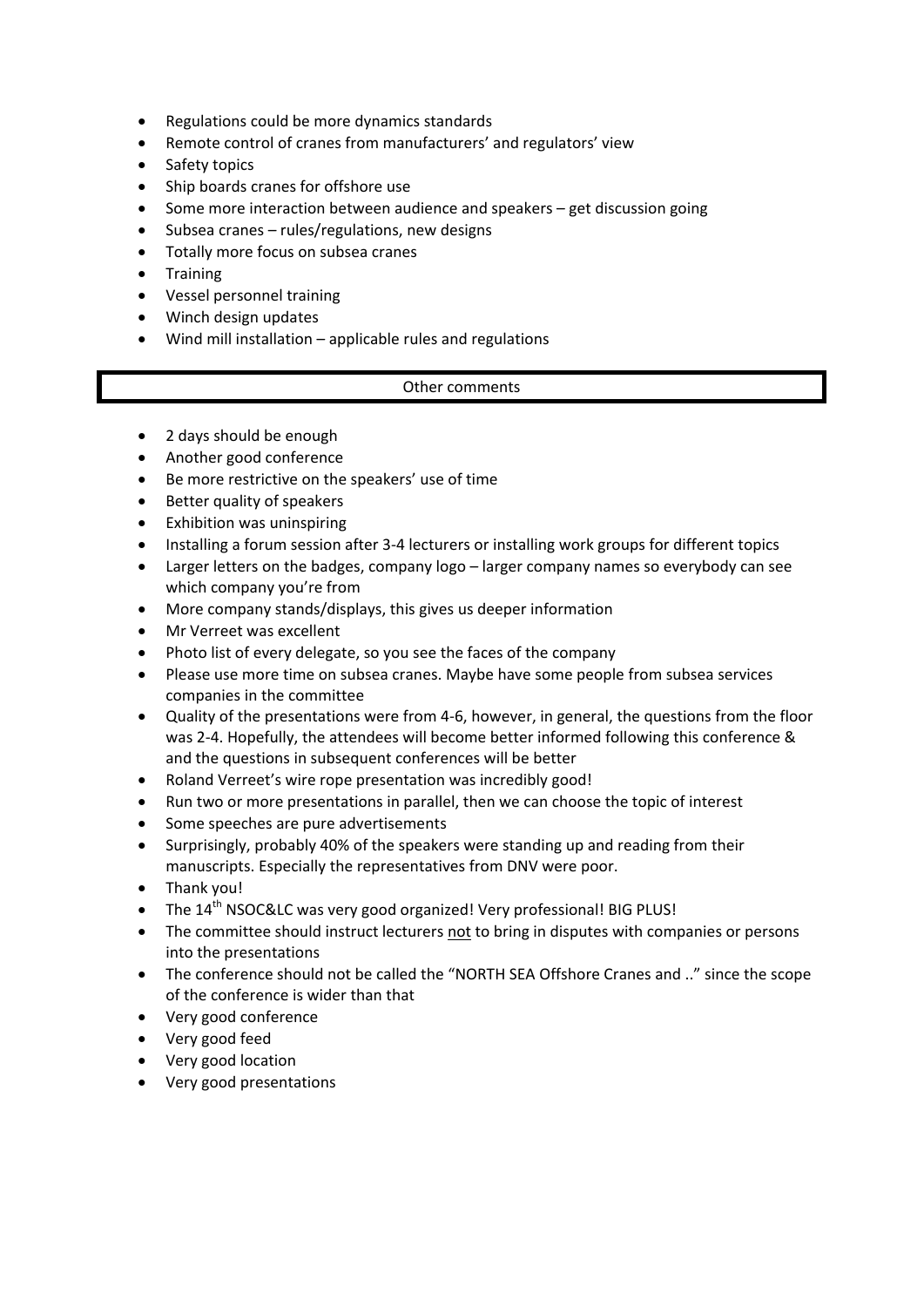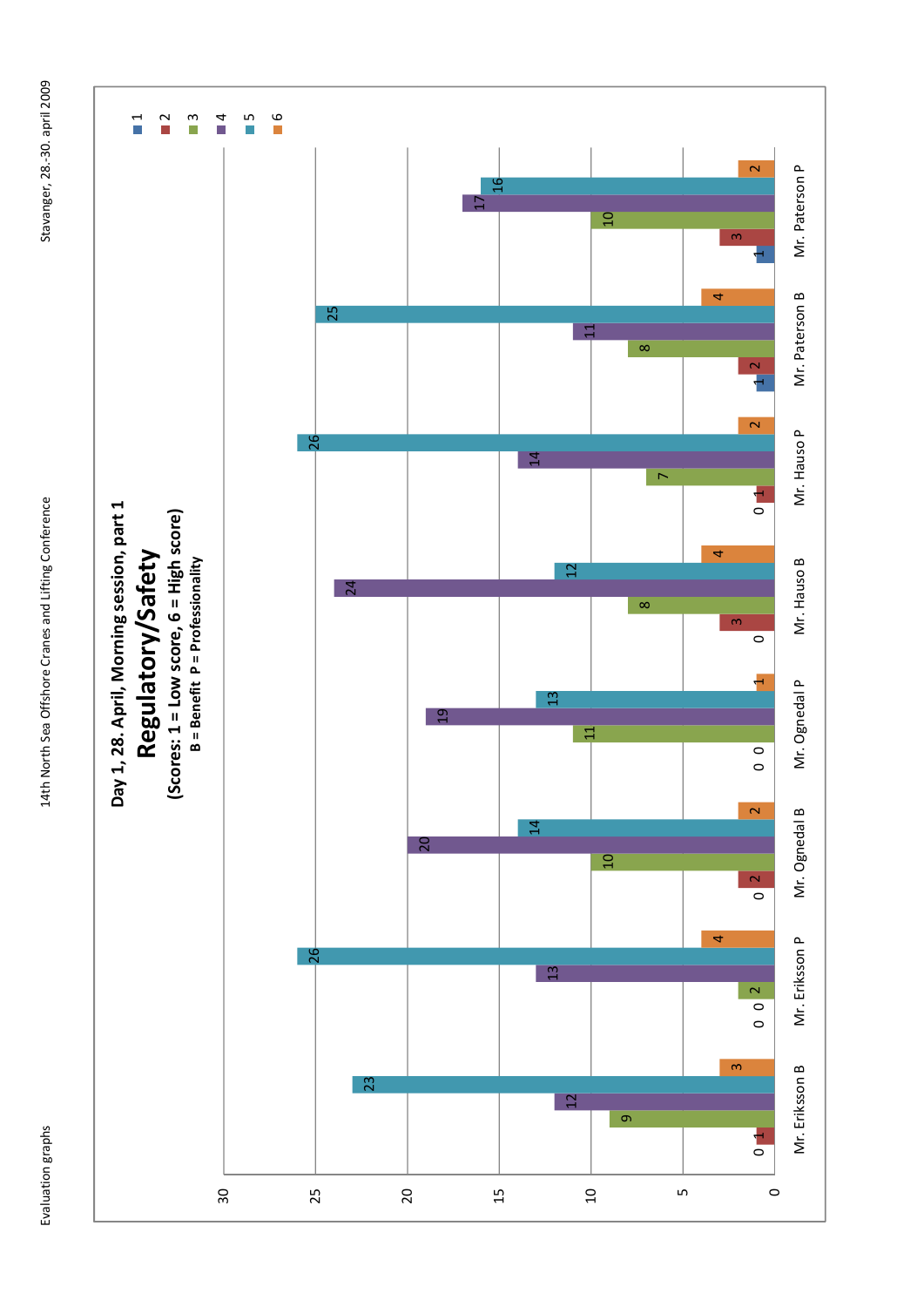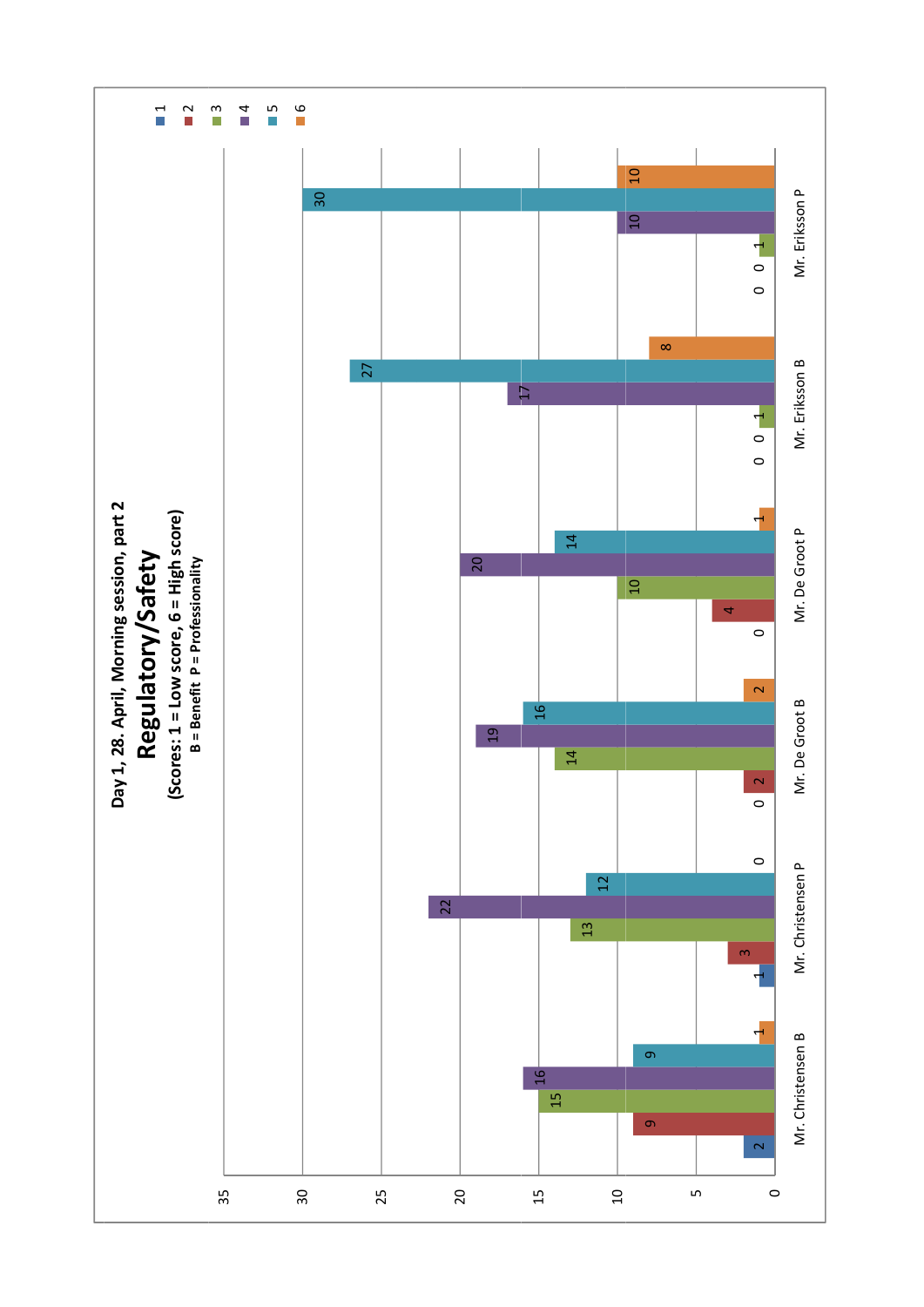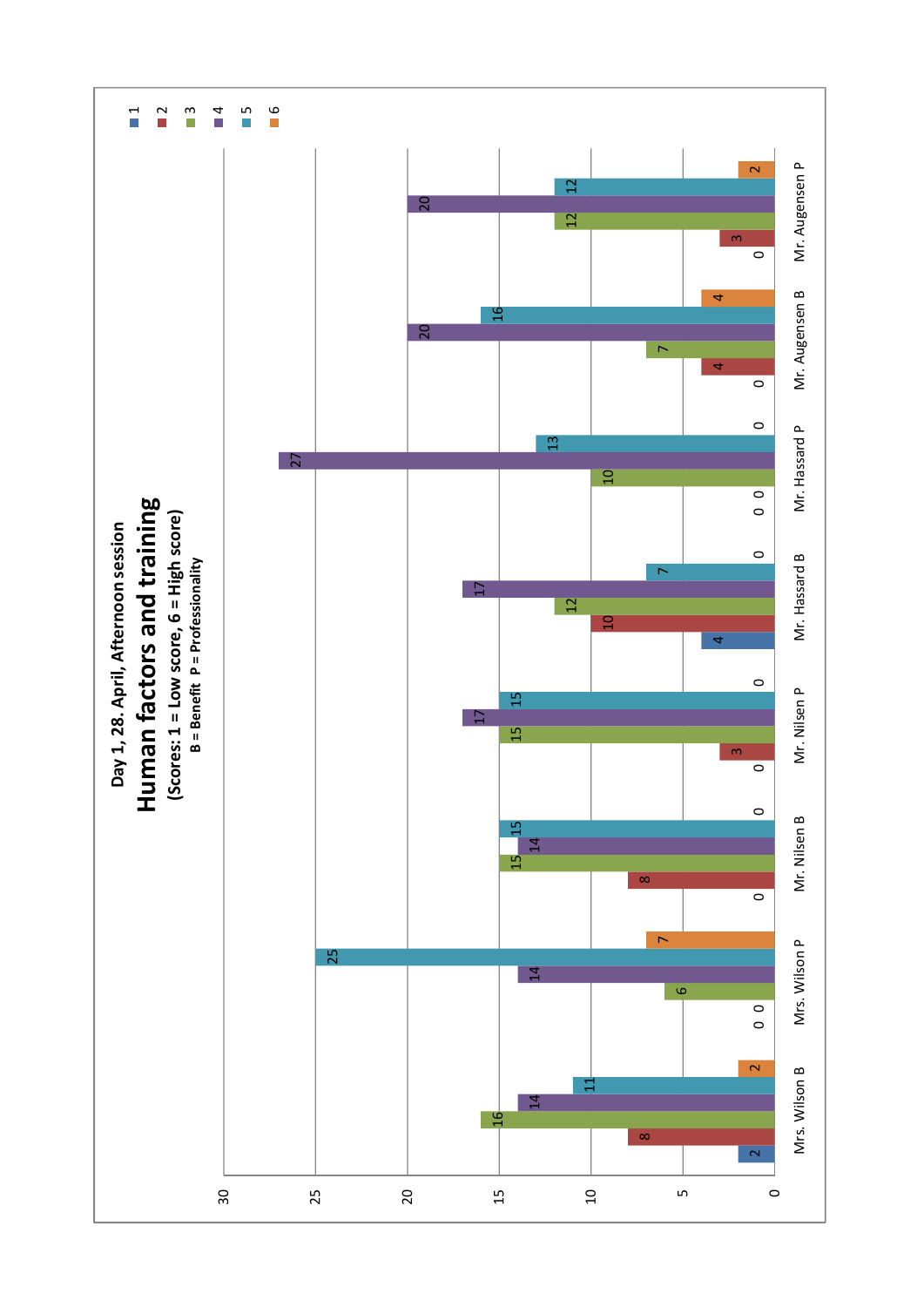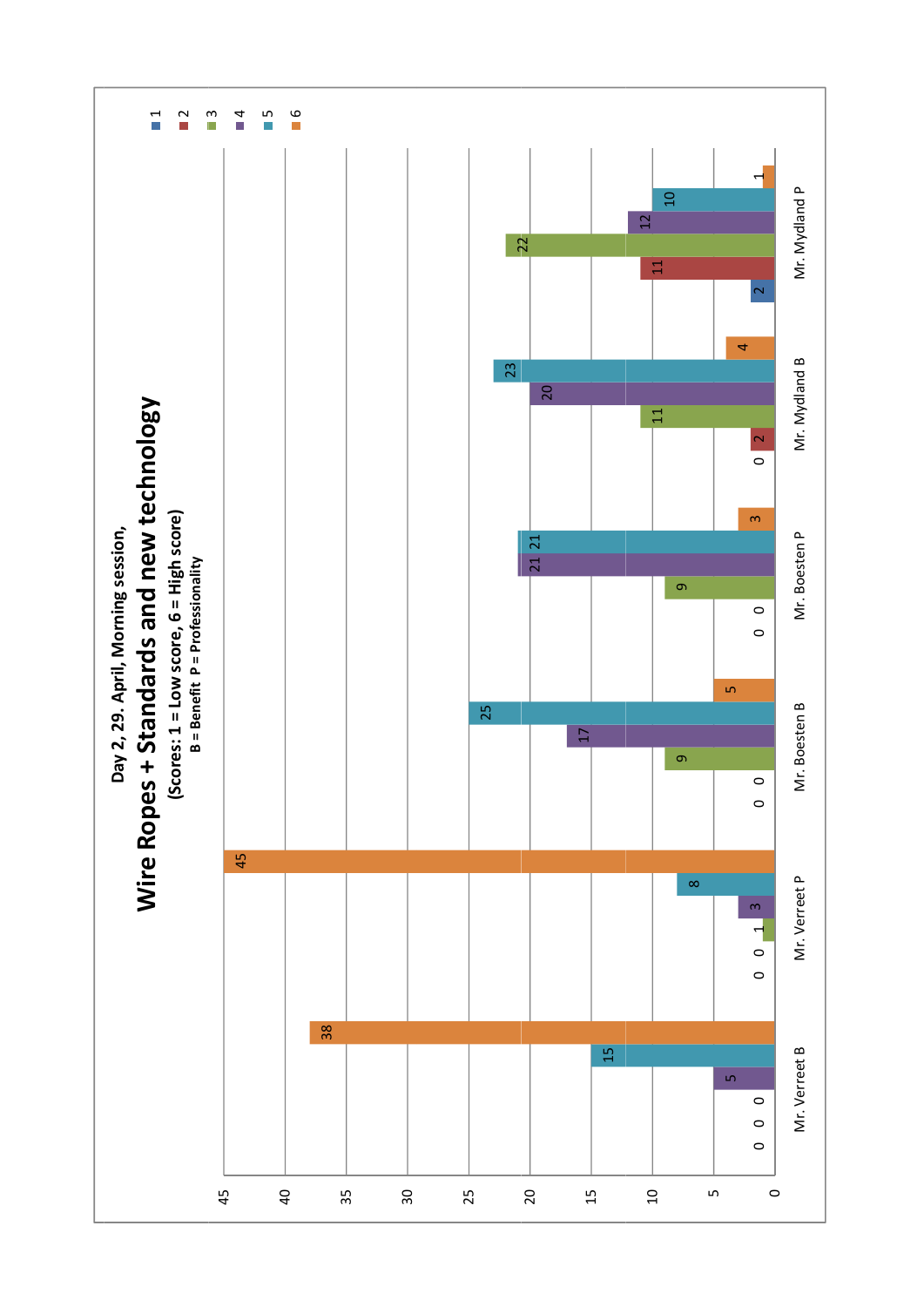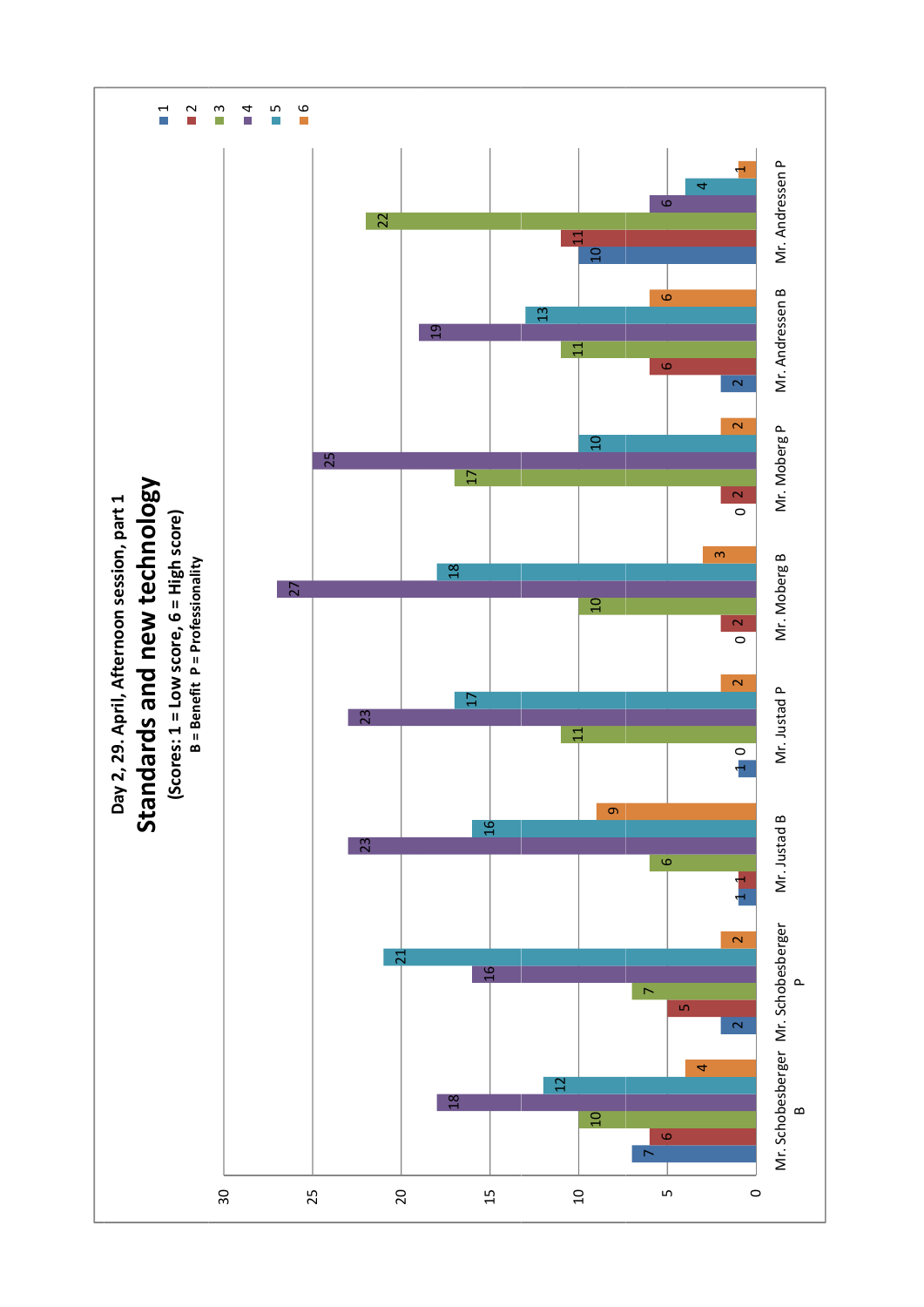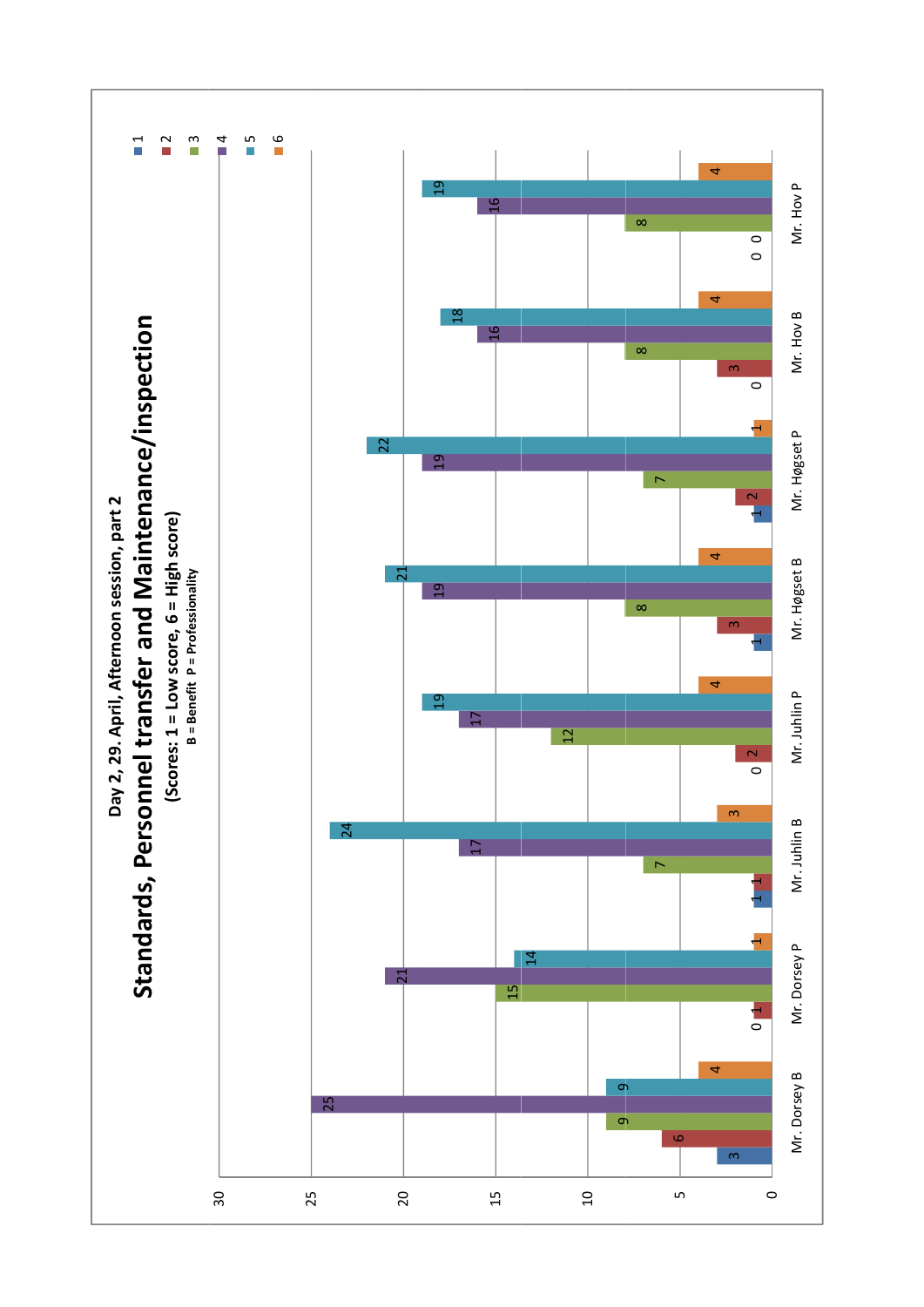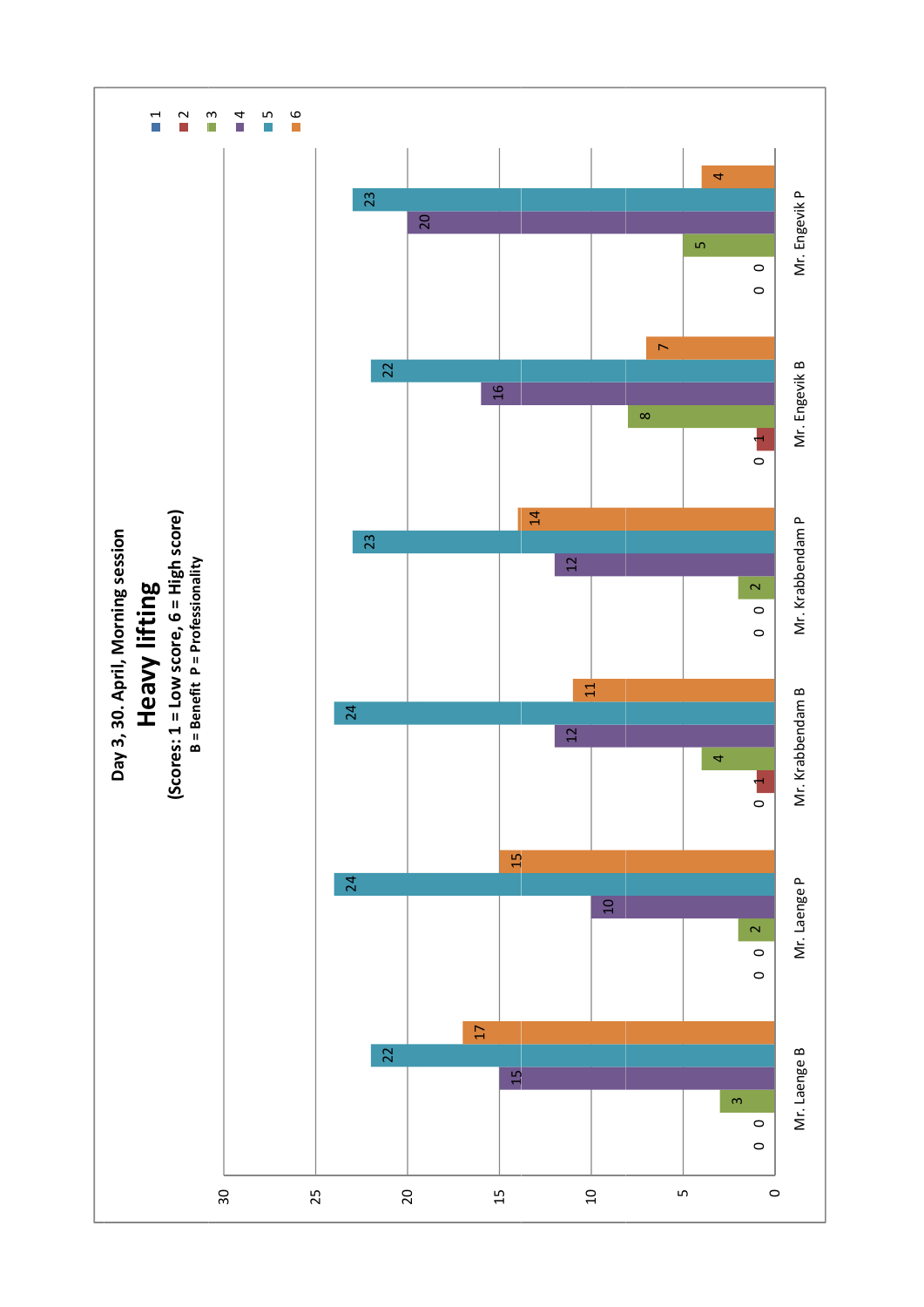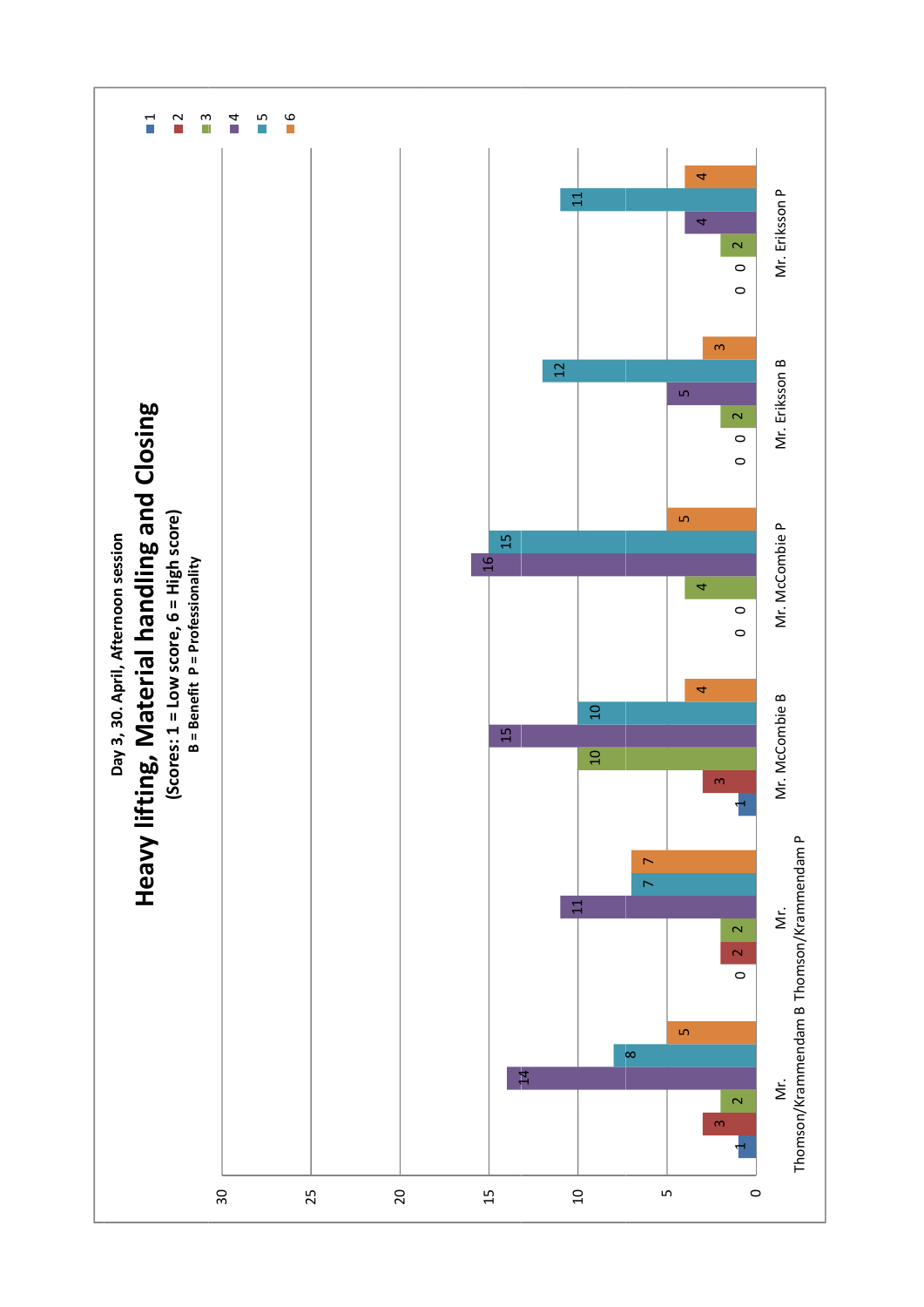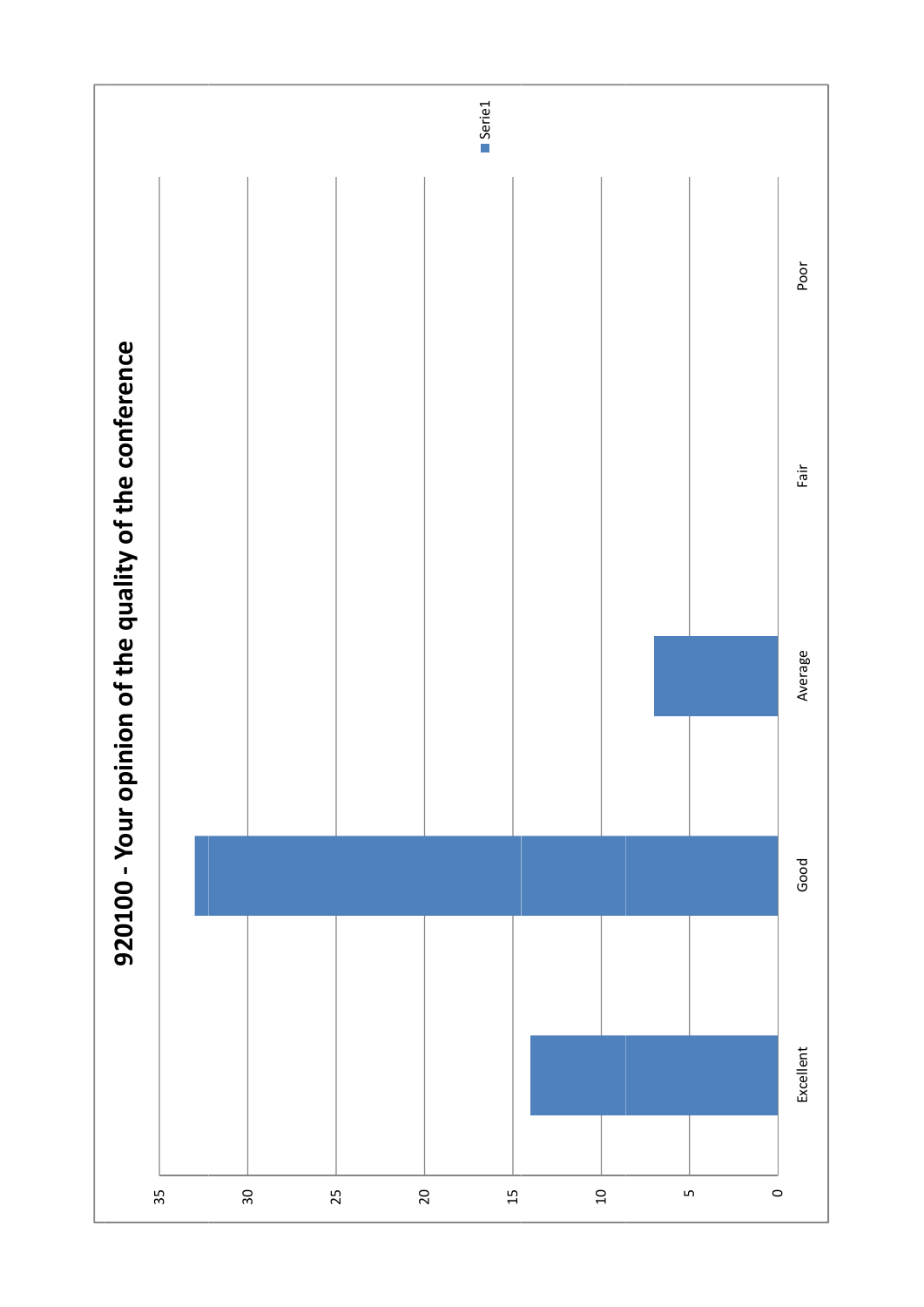